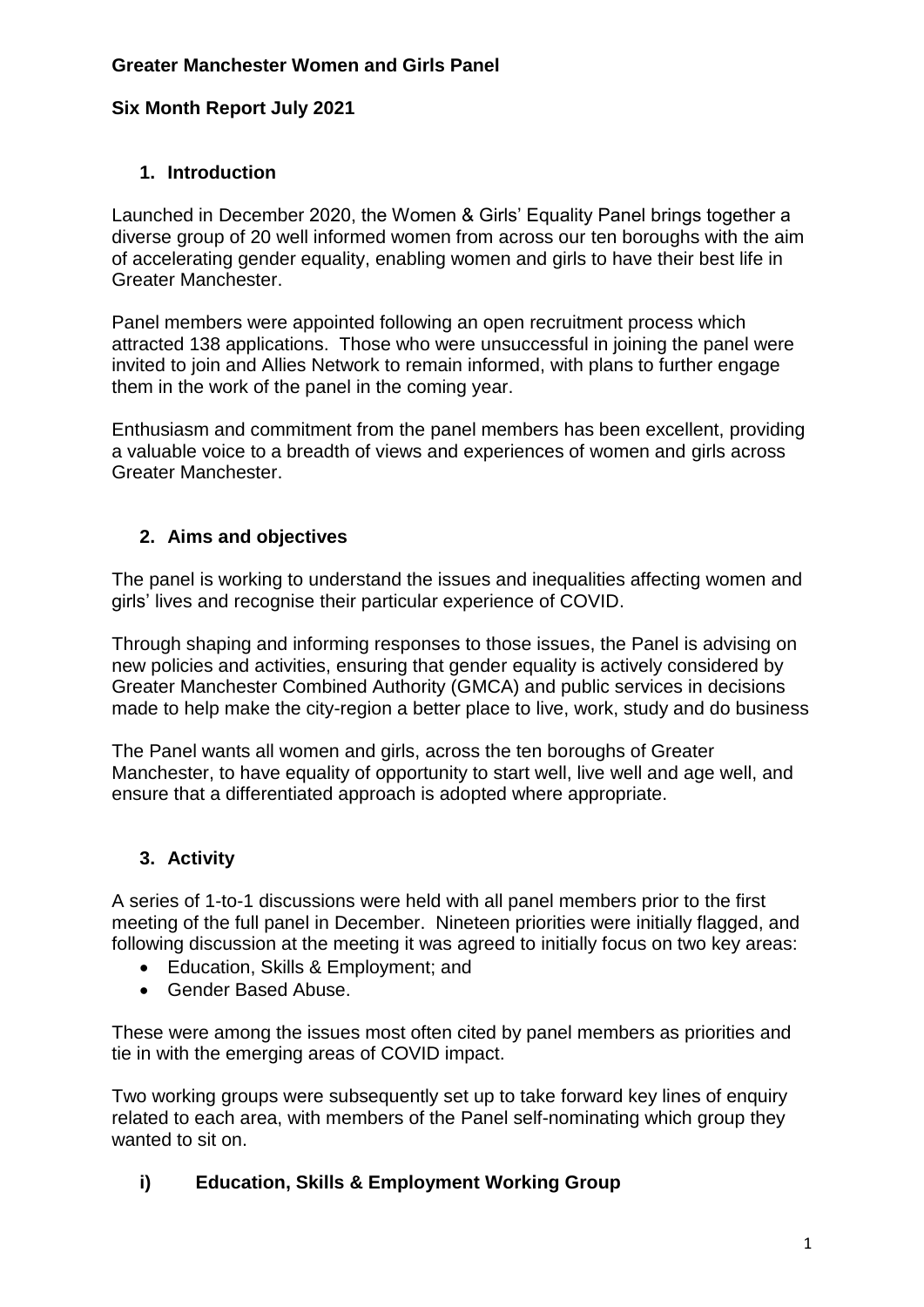The working group identified key lines of enquiry and has subsequently held five meetings each focusing on one of the following areas:

- Foundation Economy
- Childcare
- Education and Skills Pathways
- Good Employment
- Co-operatives, Entrepreneurship and Self Employment

Meetings have involved policymakers providing contextual evidence and insight into delivery with subsequent discussion helping to identify gendered issues including gaps in provision.

Discussion from the meetings is being used to produce a report setting out key issues and recommendations of the working group which it is hoped can be used to help shape policy and provision going forward. Examples of some the issues identified include: addressing language and cultural barriers to accessing childcare provision; the cost of childcare being a major barrier to accessing and maintaining employment and training and the need for Government to consider increasing the amount of hours included in the statutory early year's childcare entitlement to over 30 hours a week; the importance of family friendly working practices; childcare provision for children with special education needs and disabilities; and the need to limit the impact COVID-19 has on the progress of gender equality in the labour market.

The group plans to hold a further meeting on procurement, picking up on work being done within GMCA, and in addition the co-chairs of the working group are due to meet with policy leads within GMCA to discuss reskilling.

# **ii) Violence Against Women and Girls Working Group**

The working group identified the following key lines of enquiry:

- Gender Based Violence
- Women's safety in public spaces
- GMP and Operation Mantle
- Victim support / victims Law
- Migrant women and No Recourse to Public Funds
- Wider issues facing the women's sector

Meetings have involved discussion and debate with policymakers, Greater Manchester Police (GMP) and a number of support organisations. Discussion from the meeting is being used to produce a report setting out key issues and recommendations of the working group which it is hoped will help shape policy and provision going forward.

The working group has already played a significant role in shaping the Greater Manchester Gender Based Violence Strategy and will continue influencing this as the strategy is finalised and implemented.

In addition to shaping and influencing the strategy, the working group are also:

 Providing input to bids to the Home Office Safer Streets Fund and Night-time Economy Fund. Linked to this, the group are also keen to undertake a Greater Manchester wide awareness raising campaign on public spaces and public